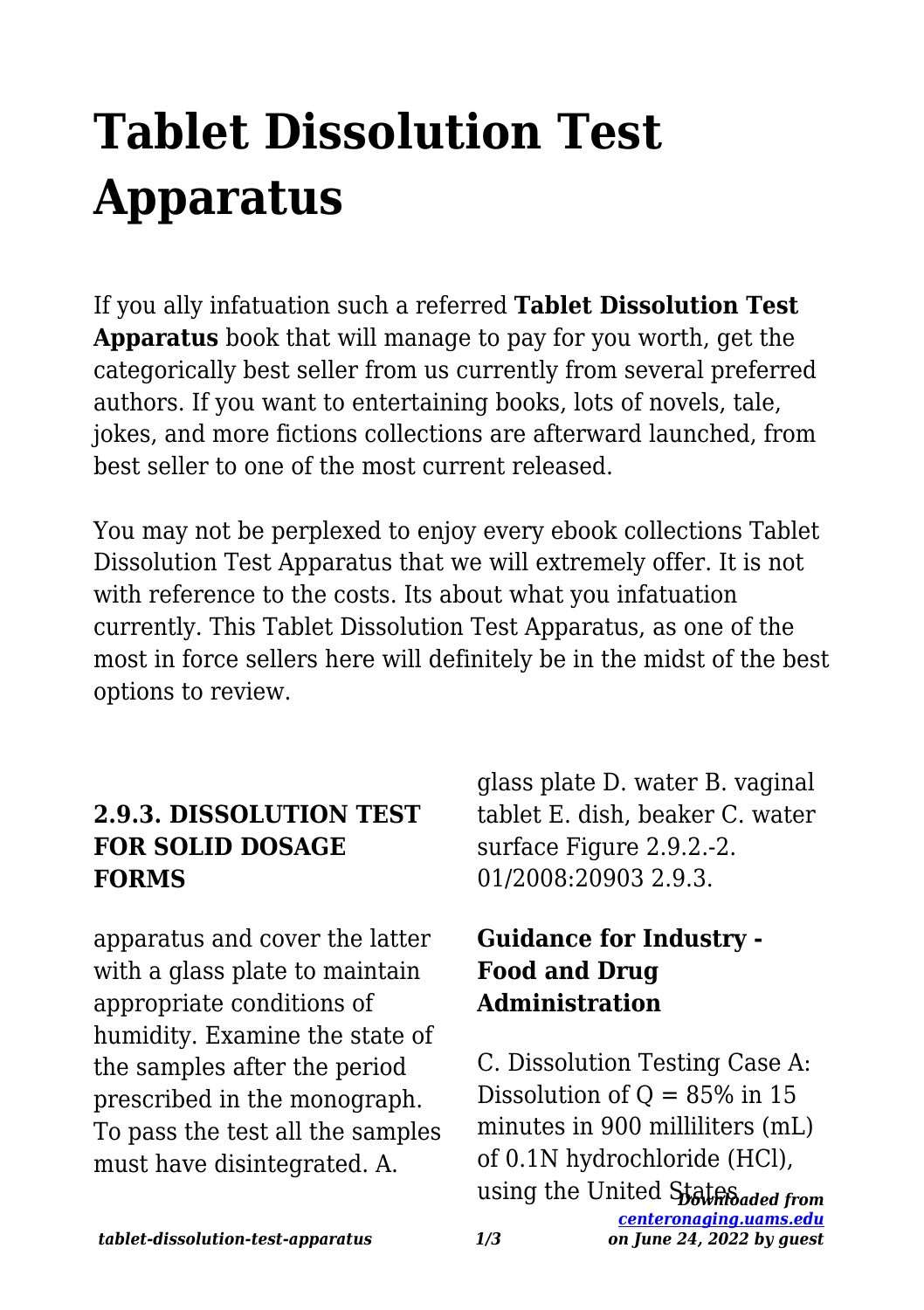Pharmacopeia (USP) <711> Apparatus 1 …

Guideline on quality of oral modified release products

Level A IVIVC the dissolution test can be used only as a quality control method. ... disintegrating tablet/capsule containing multiple-units of pellets, etc. ... (media, pH (normally pH range 1- 7.5; in cases where it is considered necessary up to pH 8), apparatus, agitation, etc.). Testing conditions , including sampling time points and ...

### *DISSOLUTION - USP–NF*

Test. to be withdrawn only at the stated times within a tolerance Performance Verification Test, Apparatus 1 and 2— of ±2%. Test USP Prednisone Tablets RS according to the operating Procedure for a Pooled Sample for Immediate-conditions specified. The apparatus is suitable if the resultsRelease Dosage Forms—Use this procedure where ProceGeneric Drugs and **Bioequivalents** 

Parameter Test Reference Ratio 90% C.I. ... – Apparatus – Media – Volume – Speed ... Dissolution Profile of Tablet X.  $f2 = 62.3$  Additional Information

*Draft Guidance on Rifaximin Active Ingredient: Rifaximin*

Apparatus: U.S. Pharmacopeia (USP) Apparatus 2 (paddle) ... Dissolution test method and sampling times: ... rifaximin 200 mg oral tablet, the reference listed drug (RLD) 200 mg oral tablet or placebo three times daily for 3 days (i.e., on study Days 1, 2, and 3). The primary endpoint is clinical cure at the

#### 711 DISSOLUTION - USP

*Downloaded from* Test, Apparatus 1 and 2— Test*[centeronaging.uams.edu](http://centeronaging.uams.edu)* Determine the acceptable performance of the dissolution test assembly periodically. The suitability for the individual apparatus is demonstrated by the Performance Verification Test. Performance Verification